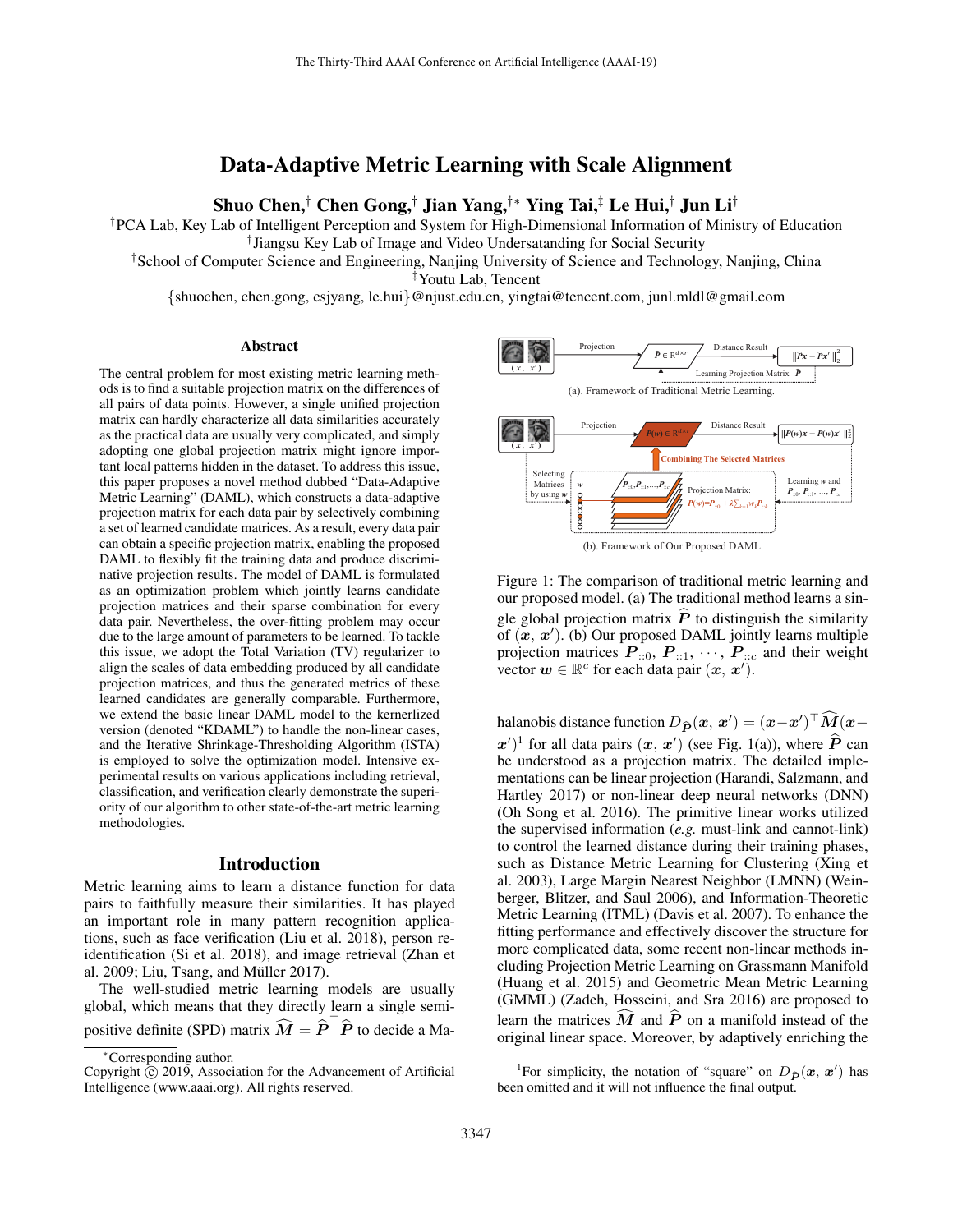training data, Adversarial Metric Learning (Chen et al. 2018; Duan et al. 2018) showed further improvement on the linear metric by discriminating the confusing yet critical data pairs produced by the generator. There are some other methods that replace the linear projection  $\hat{P}x$  by the nonlinear form  $PW(x)$  so that the model representation ability can be boosted, in which the mapping  $W(\cdot)$  usually indicates a deep neural network. For example, the Convolutional Neural Network (CNN) is adopted by Siamese-Net (Zagoruyko and Komodakis 2015) while Multi-Layer Perceptron (MLP) is employed by Discriminative Deep Metric Learning (DDML) (Hu, Lu, and Tan 2014). However, the above global metric learning methods are not flexible for handling complex or heterogeneous data, because they all use the same projection operator for all data pairs, which might be inappropriate to characterize the local data properties. As a result, some important patterns carried by the training data are ignored and the learned metric can be inaccurate.

To improve the flexibility of metric learning for fitting complex data pairs, various local models were proposed from different viewpoints. For example, LMNN was extended to a local version by learning a specific metric for each class based on certain classification criterion (Weinberger and Saul 2008). Afterwards, the Instance Specific Distance was proposed to further enhance the metric flexibility on each of the training examples (Zhan et al. 2009). Recently, in Parametric Local Metric Learning (Wang, Kalousis, and Woznica 2012), the authors proposed the weighted Mahalanobis distance in which multiple metric values are linearly combined. Based on the similar way, the traditional methods LMNN and GMML have also been extended to the local forms by introducing the weighted distances (Bohné et al. 2014; Su, King, and Lyu 2017). In contrast to the combination of multiple metrics of PLML, a Gaussian mixture based model (Luo and Huang 2018) partitioned the metric  $\vec{M}$  into multiple blocks and proposed a localized norm to improve the model flexibility. However, these improvements on metric  $M$  are not guaranteed to consistently render reasonable projections for discriminating the similar pairs from dissimilar ones. Therefore, there are also some works aiming at directly refining the projection operator  $\hat{P}$ . For instance, Gated Siamese-Net (Varior, Haloi, and Wang 2016) employed a gating function to selectively emphasize the local pattern for the projected data. Similarly, an attention mechanism was utilized in the image matching model (Si et al. 2018), by which the feature-pair alignment can be performed on the projection results.

Although the existing metric learning models have achieved promising results to some extent, most of them cannot adaptively find the suitable projection strategy for different data pairs, as they are not data-adaptive and thus the learning flexibility is rather limited. To this end, we propose a novel metric learning model that generalizes the single projection matrix to multiple ones, and establish a selective mechanism to adaptively utilize them according to the local property of data points (see Fig. 1(b)). In other words, our method jointly learns multiple candidate matrices and

their sparse combinations for different training pairs. On one hand, every pair of examples is associated with a definite projection matrix which is constructed by wisely selecting and combining a small fraction of candidate matrices. On the other hand, the candidate matrices are also automatically learned to minimize the training loss on each training pair. Considering that such a data-adaptive projection may bring about over-fitting, we further introduce the concept of "metric scale" and employ the Total Variation (TV) regularizer to enforce the embedded data produced by different candidate projection matrices are generally aligned in the same scale. Consequently, the solution space for learning the candidate projection matrices shrinks and the over-fitting problem caused by scale variations can be effectively alleviated. Thanks to the sparse selections of projection matrices and the operation of scale alignment, every data pair is able to acquire suitable projection to reach discriminative representation for further distance calculations. Therefore, our proposed method is termed as "Data-Adaptive Metric Learning" (DAML). The main contributions of this paper are summarized below:

- We propose a novel metric learning framework dubbed DAML, which is able to learn adaptive projections for different data pairs to enhance the discriminability and flexibility of the learned metric.
- A kenerlized version is devised to enable the DAML model to successfully handle the non-linear cases, and an efficient optimization algorithm is designed to solve the proposed model which is guaranteed to converge.
- DAML is empirically validated on various typical datasets and the results suggest that DAML outperforms other state-of-the-art metric learning methodologies.

### The Proposed DAML Model

In this section, we first introduce some necessary notations. After that, we establish the basic DAML model in linear space, and then extend it to a kernerlized form to handle the non-linear cases. Finally, we derive the Iterative Shrinkage-Thresholding Algorithm (ISTA) to solve the proposed optimization problem.

#### Notations

Throughout this paper, we write matrices as bold uppercase characters and vectors as bold lowercase characters. Tensors are written as Euclid uppercase characters. Let  $y =$  $(y_1, y_2, \dots, y_n)$ <sup>T</sup> be the label vector of training data pairs  $\mathcal{X} = \{(\bm{x}_1, \, \bm{x}'_1), \, (\bm{x}_2, \, \bm{x}'_2), \, \cdots, \, (\bm{x}_n, \, \bm{x}'_n)\} \text{ with } \bm{x}_i, \, \bm{x}'_i \in$  $\mathbb{R}^d$ , where  $y_i = 1$  if  $x_i$  and  $x'_i$  are similar, and  $y_i = 0$ otherwise. Here  $d$  is the data dimensionality and  $n$  is the total number of data pairs. Given  $P$  as a three-order tensor, and then the k-th slice of tensor  $P$  is written as  $P_{::k}$ . The notations  $|| \cdot ||_F$ ,  $|| \cdot ||_1$ , and  $|| \cdot ||_2$  denote the Frobeniusnorm,  $l_1$ -norm, and  $l_2$ -norm, respectively. The Total Variation (TV) norm  $||\mathbf{a}||_{\text{tv}}$  for a vector  $\mathbf{a} \in \mathbb{R}^d$  is defined as  $\sum_{i=1}^{d-1} |a_i - a_{i+1}|$ . The signum function sign(z) = 1 if  $z \ge 0$ , and sign( $z$ ) = -1 otherwise.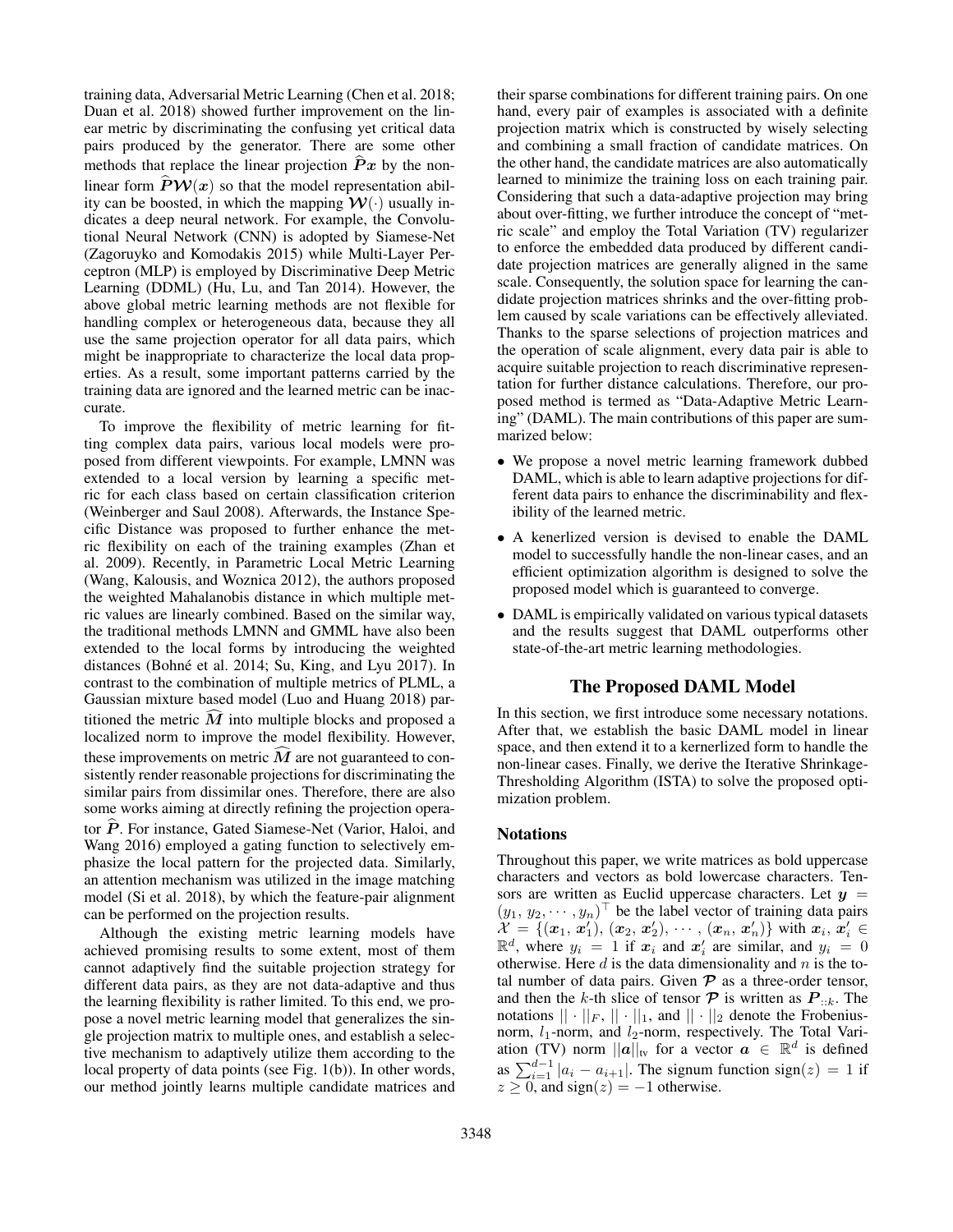

(a).  $e_i$ 's projection on  $P_{::1}$ . (b).  $e_i$ 's projection on  $P_{::2}$ . (c). Scale Alignment.

Figure 2: Illustration of scale alignment. The lengths of projected  $e_i$  ( $i = 1, 2, \dots, d$ ) by different projection matrices are summed up to the same value. Here  $d$  is simply set to 3 for visualization.

#### Linear DAML Model

Given the matrix  $\widehat{M} \in \mathbb{R}^{d \times d}$  in the traditional Mahalanobis distance, we know that M can be decomposed as  $\widehat{M} = \widehat{P}^{\top} \widehat{P}$ , and thus the squared Mahalanobis distance  $(x_i - x'_i)^\top \widehat{M}(x_i - x'_i)$  between  $x_i$  and  $x'_i$  is equivalent to the Euclidean distance after their projections by  $\hat{P}$ , *i.e.*,

$$
D_{\widehat{\boldsymbol{P}}}(\boldsymbol{x}_i, \boldsymbol{x}'_i) = ||\widehat{\boldsymbol{P}} \boldsymbol{x}_i - \widehat{\boldsymbol{P}} \boldsymbol{x}'_i||_2^2, \tag{1}
$$

where  $\hat{P}$  is the projection matrix of the size  $d \times r$ , and r is the dimensionality of projection results. Since only one global projection matrix  $P$  is adopted, the traditional methods are not sufficiently flexible for learning the similarities of all data pairs. To address this limitation, we build a dataadaptive metric learning scheme which automatically generates the suitable projection matrix for each of the  $n$  data pairs  $(x_i, x'_i)$   $(i = 1, 2, \cdots, n)$ . As such, the local property of dataset can be exploited and an improved metric can be finally learned. To be specific, we propose the following distance regarding tensor  $P$ , namely

$$
D_{\boldsymbol{\mathcal{P}}}(\boldsymbol{x}_i, \boldsymbol{x}'_i) = ||\boldsymbol{P}(\boldsymbol{w}_i)\boldsymbol{x}_i - \boldsymbol{P}(\boldsymbol{w}_i)\boldsymbol{x}'_i||_2^2, \qquad (2)
$$

where  $P$  is a three-order tensor stacked by a primitive projection matrix  $P_{::0}$  and c candidate matrices  $P_{::1}$ ,  $P_{::2}$  · · · ,  $P_{\text{H}}$  in depth. For the *i*-th data pair, its specific projection matrix has the form

$$
P(w_i) = P_{::0} + \lambda \sum_{k=1}^{c} w_{ik} P_{::k},
$$
 (3)

where  $w_i = (w_{i1}, w_{i2}, \dots, w_{ic})^\top$  and  $w_{ik}$  is the weight of candidate projection matrix  $P_{\cdot:k}$  for constructing  $P(w_i)$ . The parameter  $\lambda$  is tuned by the user, and  $\lambda = 0$  degenerates our model to the traditional metric learning. From Eq. (3), we see that the data-adaptive projection matrix  $P(w_i)$  is decided by the sum of a primitive projection matrix  $P_{::0}$  and the linear combination of the candidate projection matrices. Therefore, we have to jointly learn the tensor  $P \in \mathbb{R}^{r \times d \times (c+1)}$  for all data pairs as well as the weight vector  $w_i$  for the *i*-th training data pair  $(x_i, x'_i)$ .

By taking all  $n$  training pairs into consideration and putting all  $w_i$  into a matrix  $\boldsymbol{W} = (\boldsymbol{w}_1, \boldsymbol{w}_2, \cdots, \boldsymbol{w}_n)$ , the basic empirical loss for our DAML model is formed as

$$
\mathcal{L}(\mathcal{P}, \mathbf{W}) = \frac{1}{n} \sum_{i=1}^{n} l(D_{\mathcal{P}}(\mathbf{x}_i, \mathbf{x}'_i), y_i), \qquad (4)
$$

in which the function  $l(D_{\mathcal{P}}(x_i, x'_i), y_i)$  evaluates the inconsistency between the label  $y_i$  and the model prediction  $D_{\boldsymbol{\mathcal{P}}}(\boldsymbol{x}_i, \boldsymbol{x}'_i)$  for the data pair  $(\boldsymbol{x}_i, \boldsymbol{x}'_i)$ . Note that practically

not all candidate projection matrices are needed to generate the data-adaptive projection matrix  $P(w_i)$  for the *i*-th data pair, so we use the regularizer  $||W||_1$  to encourage the algorithm to sparsely select a small subset of candidate matrices  $\bm{P}_{::0}, \bm{P}_{::1}, \cdots, \bm{P}_{::c}$  to suitably reconstruct  $\bm{P}(\bm{w}_i)$ .

The good news by introducing the combination of candidate matrices is that the fitting ability of our model can be enhanced. Nevertheless, the bad news is that if we merely minimize the loss function Eq. (4) equipped with the sparse regularizer  $||W||_1$  to learn our metric, the overfitting problem may occur due to the large amount of entries in  $\{P_{::0}, P_{::1}, \cdots, P_{::c}\}$  to be learned. Therefore, we should find a way to constrain the final solution to a suitable hypothesis space. Ideally, the linear combination of  $c + 1$ candidate matrices in  $\{P_{::0}, P_{::1}, \cdots, P_{::c}\}\$ can produce exact label for every specific data pair when we minimize  $l(D_{\boldsymbol{\mathcal{P}}}(\boldsymbol{x}_i, \boldsymbol{x}'_i), y_i)$ , which is undesirable and cannot acquire the reasonable general metric. This is because the candidate matrices in  $\{P_{::0}, P_{::1}, \cdots, P_{::c}\}\$  can produce the results with arbitrary scales.

To address the over-fitting problem caused by scale variations, we introduce the notation of "metric scale"  $s(P_{::k})$  for  $P_{::k}$   $(k = 0, 1, \cdots, c)$  and require all scales yielded by  $\{P_{::0}, P_{::1}, \cdots, P_{::c}\}$  to be as close as possible. To this end, we devise the TV regularizer on the scale vector  $s(\mathcal{P}) = (s(\mathcal{P}_{::0}), s(\mathcal{P}_{::1}), \cdots, s(\mathcal{P}_{::c}))^{\top} \in$  $\mathbb{R}^{c+1}$ , such that the difference between any two of  $\{s(P_{::0}), s(P_{::1}), \cdots, s(P_{::c})\}$  can be minimized. Since all projection matrices adopt the comparable scales to measure the distance between pairs of data points, the overfitting caused by scale variations of projection matrices can be effectively alleviated. Specifically,  $s(P_{::k})$  is defined as the sum of squared Mahalanobis distances between the projection on orthonormal bases (*i.e.*,  $P_{::k}e_i$ ) and the origin, *i.e.*,

$$
s(\boldsymbol{P}_{::k}) = \sum_{i=1}^{d} D_{\boldsymbol{P}_{::k}}(\boldsymbol{e}_i, \, \boldsymbol{0}) = \sum_{i=1}^{d} ||\boldsymbol{P}_{::k}\boldsymbol{e}_i - \boldsymbol{0}||_2^2, \tag{5}
$$

where  $e_i$  is the *i*-th orthonormal base in  $\mathbb{R}^d$ . As shown in Fig. 2, the lengths of projected  $e_i$   $(i = 1, 2, \cdots, d)$  by different projection matrices are summed up to the same value so that the generated scales are perfectly aligned. Since Eq. (5) can be simplified to  $s(P_{::k}) = ||P_{::k}||_F^2$ , the TV regularizer  $||s(\mathcal{P})||_{\text{tv}}$  can be easily tackled in the following optimization.

By combining the above empirical loss Eq. (4), sparse regularizer  $||W||_1$  and TV regularizer  $s(P_{::k})$ , our DAML model is formally formulated as

$$
\min_{\boldsymbol{\mathcal{P}},\boldsymbol{W}}\mathcal{L}(\boldsymbol{\mathcal{P}},\boldsymbol{W})+\alpha||\boldsymbol{s}(\boldsymbol{\mathcal{P}})||_{\text{tv}}+\beta||\boldsymbol{W}||_1,\qquad(6)
$$

in which the TV regularizer  $||s(\mathcal{P})||_{\text{tv}}$  facilitates the scale alignment and the  $l_1$ -norm regularizer  $||W||_1$  performs the sparse selection of candidate projection matrices for dataadaptive projections.

In test stage, given a new test data pair  $(z, z')$  from the ddimensional example space, we need to decide the weights for selecting candidate projection matrices, as the optimal weight matrix  $W$  (denoted  $W^*$ ) is merely learned for training data. Inspired by the regression mechanism in Low-Rank Representation (LRR) (Liu et al. 2013), here we employ the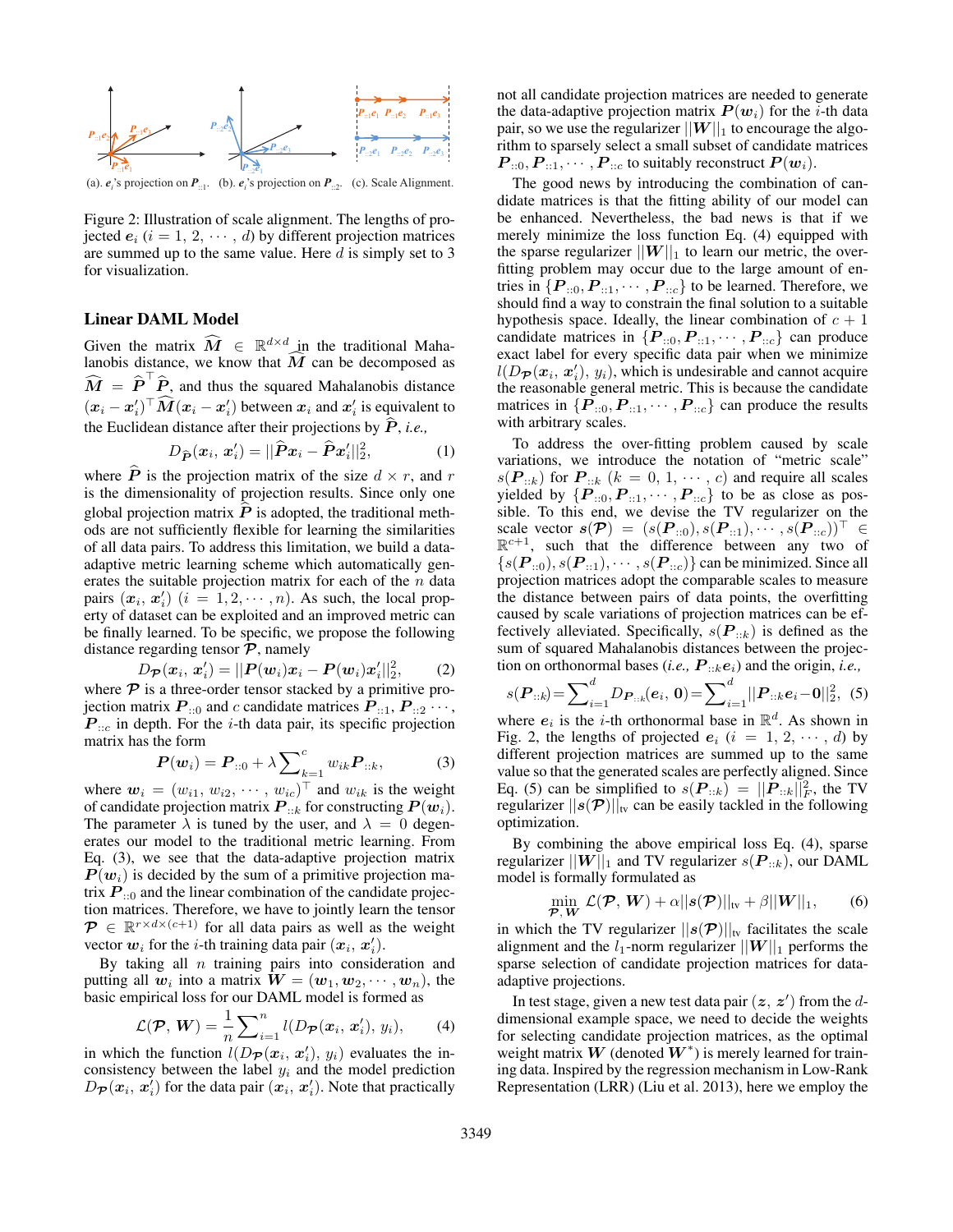linear regression to predict the weight vector  $w_z \in \mathbb{R}^c$  for a new data pair  $(z, z^{\tilde{j}}), i.e.,$ 

$$
w_z = Q^*(z + z'),\tag{7}
$$

where  $Q^* \in \mathbb{R}^{c \times d}$  is learned from the linear regression by minimizing  $||Q\overline{X} - W^*||_F^2$ , and  $\overline{X} = (x_1 + x_1', x_2 +$  $x_2', \dots, x_n + x_n'$ ). Based on the predicted weight vector  $w_z$ , we know that the distance between z and z' equals to

 $D_{\boldsymbol{\mathcal{P}}^{*}}( \boldsymbol{z},\, \boldsymbol{z}^{\prime} ) = || \boldsymbol{P}^{*}(\boldsymbol{w}_{\boldsymbol{z}}) \boldsymbol{z} - \boldsymbol{P}^{*}(\boldsymbol{w}_{\boldsymbol{z}}) \boldsymbol{z}^{\prime} ||_2^2$ , (8) in which  $\mathcal{P}^*$  is learned by solving Eq. (6).

#### Kernelized DAML Model

In this part, we show that the linear DAML model proposed above can be easily extended to a kernelized form (denoted "KDAML") to handle the non-linear cases. A symmetric similarity function  $\kappa$  is a kernel (Bishop 2006) if there exists a (possibly implicit) mapping function  $\phi(\cdot) : \mathbb{X} \to \mathbb{H}$  from the instance space  $X$  to a Hilbert space  $H$  such that  $\kappa$  can be written as an inner product in H, *i.e.,*

$$
\kappa(\mathbf{x}, \mathbf{x}') = \phi(\mathbf{x})^{\top} \phi(\mathbf{x}'), \tag{9}
$$

where  $x$  and  $x'$  are examples from the instance space  $X$ .

To perform the kernel extension, we replace the examples  $x_i$  and  $x_i'$  with their feature mapping results  $\phi(x_i)$  and  $\phi(x'_i)$ , and thus the kernelized distance  $D_{\mathcal{P}}^{\kappa}(x_i, x'_i)$  which follows Eq. (2) is written as

$$
D_{\boldsymbol{\mathcal{P}}}^{\kappa}(\boldsymbol{x}_i, \boldsymbol{x}'_i) = ||\boldsymbol{P}(\boldsymbol{w}_i)\boldsymbol{\phi}(\boldsymbol{x}_i) - \boldsymbol{P}(\boldsymbol{w}_i)\boldsymbol{\phi}(\boldsymbol{x}'_i)||_2^2, \quad (10)
$$

in which the mapping results  $\phi(x_i)$ ,  $\phi(x'_i) \in \mathbb{R}^h$  and h is the dimensionality of the Hilbert space H. Notice that in the above kernelized distance, the size of candidate matrices  $P_{::k}$  ( $k = 0, 1, \cdots, c$ ) are increased to  $r \times h$  rather than its original size of  $r \times d$ . Therefore, it is unrealistic to directly learn the parameters in  $P_{::k}$  within  $\mathbb{R}^{r \times h}$ , because the dimensionality of Hilbert space  $h$  is usually assumed to be very high or even infinite (Bishop 2006; Liu and Tsang 2017), which means that the large-scale matrix  $P_{::k}$  cannot be computed within the limited time. Therefore, according to (Weinberger and Tesauro 2007), we express the candidate matrix  $P_{::k}$  as the following form regarding the mapping results  $\phi$  ( $i = 1, 2, \dots, n$ ), and obtain

$$
\boldsymbol{P}_{::k} = \boldsymbol{R}_{::k} \boldsymbol{\varphi}^{\top}, \tag{11}
$$

where  $\mathbf{R}_{::k} \in \mathbb{R}^{r \times n}$  and  $\boldsymbol{\varphi} = (\boldsymbol{\phi}(\boldsymbol{x}_1), \boldsymbol{\phi}(\boldsymbol{x}_2), \cdots, \boldsymbol{\phi}(\boldsymbol{x}_n)) \in$  $\mathbb{R}^{h \times n}$ . After that, the problem has been transformed to learn  $\mathbf{R}_{::0}, \mathbf{R}_{::1}, \cdots, \mathbf{R}_{::c}$ , of which the sizes are independent with  $h$ , and thus the mathematical operations in the original highdimensional Hilbert space is avoided. By further denoting the n-dimensional vectors as

$$
\begin{cases}\nk_i = (\kappa(\boldsymbol{x}_i, \boldsymbol{x}_1), \kappa(\boldsymbol{x}_i, \boldsymbol{x}_2), \cdots, \kappa(\boldsymbol{x}_i, \boldsymbol{x}_n))^{\top},\\ \nk'_i = (\kappa(\boldsymbol{x}'_i, \boldsymbol{x}_1), \kappa(\boldsymbol{x}'_i, \boldsymbol{x}_2), \cdots, \kappa(\boldsymbol{x}'_i, \boldsymbol{x}_n))^{\top},\n\end{cases} (12)
$$

we have  
\n
$$
D_{\mathcal{R}}^{\kappa}(\boldsymbol{x}_{i}, \boldsymbol{x}_{i}^{\prime})
$$
\n
$$
= (\phi(\boldsymbol{x}_{i}) - \phi(\boldsymbol{x}_{i}^{\prime}))^{\top} (\boldsymbol{R}_{::0} \boldsymbol{\varphi}^{\top} + \sum_{k=1}^{c} \boldsymbol{R}_{::k} \boldsymbol{\varphi}^{\top})^{\top}
$$
\n
$$
\times (\boldsymbol{R}_{::0} \boldsymbol{\varphi}^{\top} + \sum_{k=1}^{c} \boldsymbol{R}_{::k} \boldsymbol{\varphi}^{\top}) (\phi(\boldsymbol{x}_{i}) - \phi(\boldsymbol{x}_{i}^{\prime}))
$$
\n
$$
= (\phi(\boldsymbol{x}_{i}) - \phi(\boldsymbol{x}_{i}^{\prime}))^{\top} \boldsymbol{\varphi} \boldsymbol{R}(\boldsymbol{w}_{i})^{\top} \boldsymbol{R}(\boldsymbol{w}_{i}) \boldsymbol{\varphi}^{\top} (\phi(\boldsymbol{x}_{i}) - \phi(\boldsymbol{x}_{i}^{\prime}))
$$
\n
$$
= (\boldsymbol{k}_{i} - \boldsymbol{k}_{i}^{\prime})^{\top} \boldsymbol{R}(\boldsymbol{w}_{i})^{\top} \boldsymbol{R}(\boldsymbol{w}_{i}) (\boldsymbol{k}_{i} - \boldsymbol{k}_{i}^{\prime}), \qquad (13)
$$

in which the tensor  $\mathcal{R} \in \mathbb{R}^{r \times n \times (c+1)}$  is stacked by the candidate matrices  $\mathbf{R}_{::0}$ ,  $\mathbf{R}_{::1}$ ,  $\cdots$ ,  $\mathbf{R}_{::c}$ , and the matrix  $\mathbf{R}(\mathbf{w}_i) \in \mathbb{R}^{r \times n}$  corresponds to the data-adaptive projection matrix  $P(w_i)$  in Eq. (2). Compared with the linear DAML model, and additional step required by the kernelized DAML is that the vectors  $k_i$  and  $k'_i$  in Eqs. (12) and (13) should be pre-computed for the *i*-th pair. As long as the kernel  $\kappa(\cdot)$  is specified, we may finally obtain the kernelized distance by Eq. (13). In this paper, we adopt the Gaussian kernel function as  $\kappa(\cdot)$  due to its popularity and computational easiness. Since the distance formulation of KDAML (*i.e.* Eq. (13)) shares the equivalent mathematical expression with that of linear DAML (*i.e.* Eq. (2)), it can be directly solved via the same optimization algorithm as the linear DAML. The optimization process is detailed in the next section.

### Optimization

For algorithm implementation, the loss function  $l(D_i, y_i)$  in Eq. (4) can be squared loss, squared hinge loss or other popular formulations, which are continuous and have the derivative  $l'_{D_i}(D_i, y_i)$  regarding  $D_i^2$ . Then we employ the Iterative Shrinkage-Thresholding Algorithm (ISTA) (Rolfs et al. 2012) to solve our problem in Eq. (6). The general ISTA solves a continuous optimization problem with the form

$$
\min_{\boldsymbol{\theta}} f(\boldsymbol{\theta}) + g(\boldsymbol{\theta}), \tag{14}
$$

where  $\theta$  is the optimization variable,  $f(\theta)$  is derivable, and  $g(\theta)$  is usually non-smooth. The solution to Eq. (14) can be found by iteratively optimizing the following function, namely

$$
\Gamma_L(\boldsymbol{\theta}, \boldsymbol{\theta}^{(t)})
$$
  
= $f(\boldsymbol{\theta}^{(t)})+(\boldsymbol{\theta}-\boldsymbol{\theta}^{(t)})^\top \nabla f(\boldsymbol{\theta}^{(t)}) + \frac{L}{2} ||\boldsymbol{\theta}-\boldsymbol{\theta}^{(t)}||_2^2 + g(\boldsymbol{\theta}),$  (15)

where L is Lipschitz constant, and  $\nabla f(\boldsymbol{\theta}^{(t)})$  computes the gradient of f on  $\theta^{(t)}$ . Eq. (15) admits a unique minimizer, which is

$$
\boldsymbol{\Pi}_L(\boldsymbol{\theta}^{(t)}) = \arg\min_{\boldsymbol{\theta}} g(\boldsymbol{\theta}) + \frac{L}{2} ||\boldsymbol{\theta} - (\boldsymbol{\theta}^{(t)} - \frac{1}{L}\nabla f(\boldsymbol{\theta}^{(t)}))||_2^2,
$$
\n(16)

where  $L$  is usually manually tuned to satisfy

$$
f(\boldsymbol{\Pi}_L(\boldsymbol{\theta}^{(t)})) + g(\boldsymbol{\Pi}_L(\boldsymbol{\theta}^{(t)})) \le \Gamma_L(\boldsymbol{\Pi}_L(\boldsymbol{\theta}^{(t)}), \boldsymbol{\theta}^{(t)}).
$$
 (17)

To solve our model, we let  $\theta = (\mathcal{P}, W)$ , so we have  $f(\theta)$ and  $q(\theta)$  in our model as

$$
f(\mathcal{P}, \mathbf{W}) = \mathcal{L}(\mathcal{P}, \mathbf{W}) + \alpha ||\mathbf{s}(\mathcal{P})||_{\text{tv}}, \qquad (18)
$$

an

$$
g(\boldsymbol{W}) = \beta ||\boldsymbol{W}||_1. \tag{19}
$$

Then in each iteration, we have to minimize the following

 $'_{i})$ 

<sup>&</sup>lt;sup>2</sup>Here the notation  $D_{\boldsymbol{\mathcal{P}}}(\boldsymbol{x}_i, \boldsymbol{x}'_i)$  is simplified as  $D_i$  for convenience.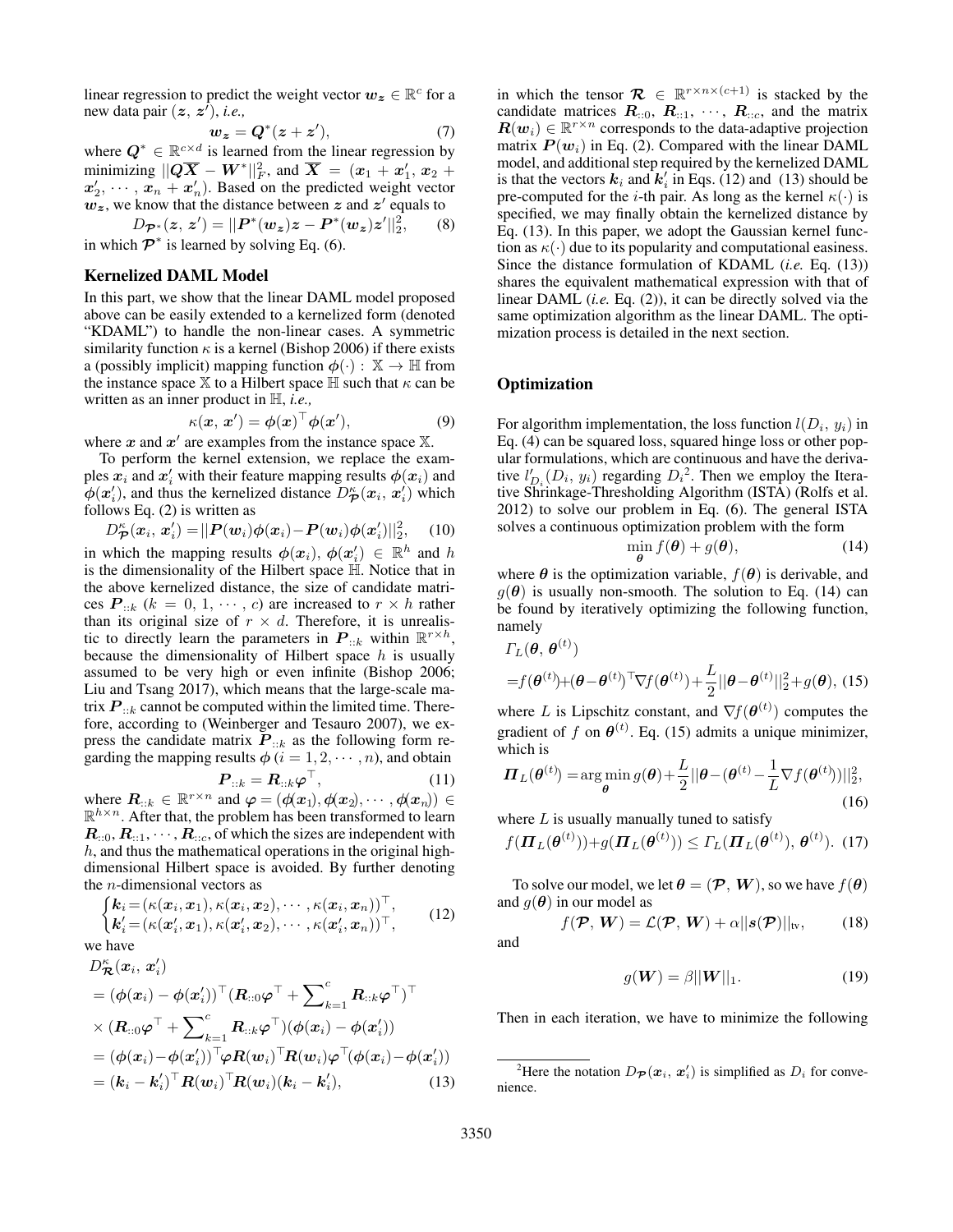function

$$
J(\boldsymbol{\mathcal{P}}, \boldsymbol{W})
$$
  
=  $\beta ||\boldsymbol{W}||_1 + \frac{L}{2} ||\boldsymbol{W} - (\boldsymbol{W}^{(t)} - \frac{1}{L} \nabla_{\boldsymbol{W}} \mathcal{L}(\boldsymbol{\mathcal{P}}^{(t)}, \boldsymbol{W}^{(t)}))||_F^2$   
+  $\frac{L}{2} ||\boldsymbol{\mathcal{P}} - [\boldsymbol{\mathcal{P}}^{(t)} - (\frac{1}{L} (\nabla_{\boldsymbol{\mathcal{P}}} \mathcal{L}(\boldsymbol{\mathcal{P}}^{(t)}, \boldsymbol{W}^{(t)}) + \alpha \nabla_{\boldsymbol{\mathcal{P}}} || s(\boldsymbol{\mathcal{P}})||_W)]||_F^2$   
(20)

in which $3$ 

$$
\begin{cases}\n\nabla_{\mathbf{W}}\mathcal{L}(\mathcal{P}^{(t)}, \mathbf{W}^{(t)}) = \frac{1}{n} \sum_{i=1}^{n} l'_{D_i}(D_i, y_i) \nabla_{\mathbf{W}} D_i, \\
\nabla_{\mathcal{P}}\mathcal{L}(\mathcal{P}^{(t)}, \mathbf{W}^{(t)}) = \frac{1}{n} \sum_{i=1}^{n} l'_{D_i}(D_i, y_i) \nabla_{\mathcal{P}} D_i.\n\end{cases} (21)
$$

To minimize above Eq. (20), here we provide the computation results of  $\nabla_{\boldsymbol{W}} D_i$  and  $\nabla_{\boldsymbol{\mathcal{P}}} D_i$  respectively. By using the chain rule of derivate, we can easily obtain that<sup>4</sup>

$$
\begin{cases} \nabla_{\mathbf{w}_i} D_i = 2(\mathbf{A}_{1:i}^\top, \mathbf{A}_{2:i}^\top, \cdots, \mathbf{A}_{ci}^\top)^\top \overline{\mathbf{w}}_i, \\ \nabla_{\mathbf{P}_{::k}} D_i = 2 \sum_{j=0}^c \overline{w}_{ik} \overline{w}_{ij} \overline{\mathbf{x}}_i \overline{\mathbf{x}}_i^\top \mathbf{P}_{::j}^\top. \end{cases} \tag{22}
$$

Based on above results, the minimizer of Eq. (20) (*i.e.* the iteration rule) can be summarized as

$$
\begin{cases}\n\mathbf{W}^{(t+1)} = \mathcal{T}_{\frac{\beta}{L}}(\mathbf{W}^{(t)} - \frac{1}{L}\nabla_{\mathbf{W}}\mathcal{L}(\mathcal{P}^{(t)}, \mathbf{W}^{(t)})),\\ \n\mathcal{P}^{(t+1)} = \mathcal{P}^{(t)} - \frac{1}{L}(\nabla_{\mathcal{P}}\mathcal{L}(\mathcal{P}^{(t)}, \mathbf{W}^{(t)}) + \alpha \nabla_{\mathcal{P}}||\mathbf{s}(\mathcal{P})||_{\text{IV}},\n\end{cases} (23)
$$

in which the Soft Threshold Operator  $\mathcal{T}_{\mu}(v)$  (Cai, Candès, and Shen 2010) is defined as

$$
\mathcal{T}_{\mu}(v) = \begin{cases} v - \mu, & \text{if } v > \mu, \\ v + \mu, & \text{if } v < -\mu, \\ 0, & \text{otherwise.} \end{cases}
$$
 (24)

We summarize the training phase of DAML in Algorithm 1, where Eq. (23) is denoted as

$$
(\mathcal{P}^{(t+1)}, W^{(t+1)}) = \Pi_L(\mathcal{P}^{(t)}, W^{(t)}).
$$
 (25)

Based on the output of Algorithm 1, the testing steps for a new data pair are described in Algorithm 2. Since KDAML has the equivalent mathematical expression with linear DAML, the training procedure (Algorithm 1) and testing steps (Algorithm 2) are directly applicable to KDAML. Finally, we want to explain the convergence of Algorithm 1. Although the traditional ISTA is designed for convex optimization, some extended convergence proofs for nonconvex problems have been provided in the prior works such as (Cui 2018). Therefore, the adopted optimization process is theoretically guaranteed to converge to a stationary point.

### Experiments

In this section, intensive empirical investigations are conducted to validate the effectiveness of our proposed method. In detail, we compare the performance of the DAML and KDAML models with: 1) the classical linear metric learning methods ITML (Davis et al. 2007) and LMNN (Wein-

 ${}^3\nabla_{\bm{P}_{::k}}||\bm{s}(\bm{\mathcal{P}})||_{\mathrm{tv}}~=~2\mathrm{sign}(||\bm{P}_{::k}||^2_F~-~||\bm{P}_{::k+1}||^2_F)\bm{P}_{::k}~ 2\textrm{sign}(||\bm{P}_{::k}||_F^2-||\bm{P}_{::k-1}||_F^2)\bm{P}_{::k}.$ 

<sup>4</sup>Here  $\overline{w}_i = (1, \lambda w_1, \lambda w_2, \cdots, \lambda w_c)^\top$  and  $\overline{x}_i = x_i - x'_i$ , respectively. The element  $A_{kji}$  in the tensor  $\mathcal{A} \in \mathbb{R}^{(c+1)\times (c+1)\times n}$ equals to  $\boldsymbol{x}_i^\top \boldsymbol{P}_{::k} \boldsymbol{P}_{::j} \boldsymbol{x}_i \!+\! \boldsymbol{x}_i'^\top \boldsymbol{P}_{::k} \boldsymbol{P}_{::j} \boldsymbol{x}_i' \!-\! 2 \boldsymbol{x}_i^\top \boldsymbol{P}_{::k} \boldsymbol{P}_{::j} \boldsymbol{x}_i'.$ 

## Algorithm 1 Solving Eq. (6) via ISTA.

**Input:** Training data pairs  $\mathcal{X} = \{(\boldsymbol{x}_i, \boldsymbol{x}'_i)|1 \leq i \leq n\};$ labels  $y \in \{0, 1\}^n$ ; parameters  $\alpha$ ,  $\beta$ ,  $\lambda$ . Initialize:  $t=1;$   $L_0=1;$   $\eta>1;$   ${\boldsymbol W}^{(0)}={\boldsymbol 0};$   ${\boldsymbol{\mathcal P}}^{(0)}={\boldsymbol 0}.$ Repeat:

1). Find the smallest nonnegative integers  $i_t$  such that with  $\widehat{L} = \eta^{i_t} L^{(t-1)}$ 

$$
f(\boldsymbol{\Pi}_{\widehat{L}}(\boldsymbol{\mathcal{P}}^{(t)},\boldsymbol{W}^{(t)}))+g(\boldsymbol{\Pi}_{\widehat{L}}(\boldsymbol{\mathcal{P}}^{(t)},\boldsymbol{W}^{(t)}))
$$
  

$$
\leq \Gamma_{\widehat{L}}(\boldsymbol{\Pi}_{\widehat{L}}(\boldsymbol{\mathcal{P}}^{(t)},\boldsymbol{W}^{(t)}),(\boldsymbol{\mathcal{P}}^{(t)},\boldsymbol{W}^{(t)})).
$$

2). Set 
$$
L^{(t)} = \hat{L}
$$
 and use Eq. (23) to update  
\n $(\mathcal{P}^{(t+1)}, \mathcal{W}^{(t+1)}) = \mathbf{\Pi}_{L^{(t)}}(\mathcal{P}^{(t)}, \mathcal{W}^{(t)}).$   
\n3). Update  $t = t + 1$ .

Until Convergence.

**Output:** The converged  $\mathcal{P}$  and  $W$ .

| Algorithm 2 Distance Computation for New Test Data Pair.              |  |
|-----------------------------------------------------------------------|--|
| <b>Input:</b> Test data pair $(z, z')$ ; the learnd projection tensor |  |
| $\mathcal{P}^*$ and selection weights $W^*$ .                         |  |

**Initialize:** Regression matrix  $\boldsymbol{Q}^* = (\overline{\boldsymbol{X}} \overline{\boldsymbol{X}}^\top)^{-1} \boldsymbol{W}^* (\overline{\boldsymbol{X}})^\top$ . Procedure:

1). Predict the weights

$$
\boldsymbol{w}_z = \boldsymbol{Q}^*(\boldsymbol{z} + \boldsymbol{z}').
$$

2). Compute the distance  

$$
D_{\mathcal{P}^*}(z, z') = ||P^*(w_z)z - P^*(w_z)z'||_2^2.
$$

End.

**Output:** The predicted distance  $D_{\mathcal{P}^*}(z, z')$ .

berger, Blitzer, and Saul 2006); 2) the DNN based metric learning method DDML (Hu, Lu, and Tan 2014); and 3) state-of-the-art metric learning methods GMDRML (Luo and Huang 2018), LGMML (Su, King, and Lyu 2017), and AML (Chen et al. 2018). All methods are evaluated on retrieval, classification and verification tasks. For the compared methods, we follow the authors' suggestions to choose the optimal parameters. For the tuning parameters, c is fixed to 10 while  $\alpha$ ,  $\beta$  and  $\lambda$  are all tuned by searching the grid  $\{0, 0.2, 0.4, \cdots, 2\}$  to get the best performances. We follow ITML and use the squared hinge loss as  $l(D_{\mathcal{P}}({\bm{x}}_i, {\bm{x}}'_i), y_i)$  in Eq. (6) for our objective function. The Gaussian kernel function (Bishop 2006) is employed for implementing KDAML.

#### Experiments on Retrieval

Retrieval is one of the most typical applications of metric learning, which aims to search the most similar instances for a query instance (Zhan et al. 2016). In our experiments, we use the *PubFig* face image dataset (Nair and Hinton 2010) and the *Outdoor Scene Recognition* (*OSR*) dataset (Parikh and Grauman 2011) to evaluate the capabilities of all compared methods.

In the first experiment, we use the cropped *PubFig* face image dataset, which includes 771 images from 8 individu-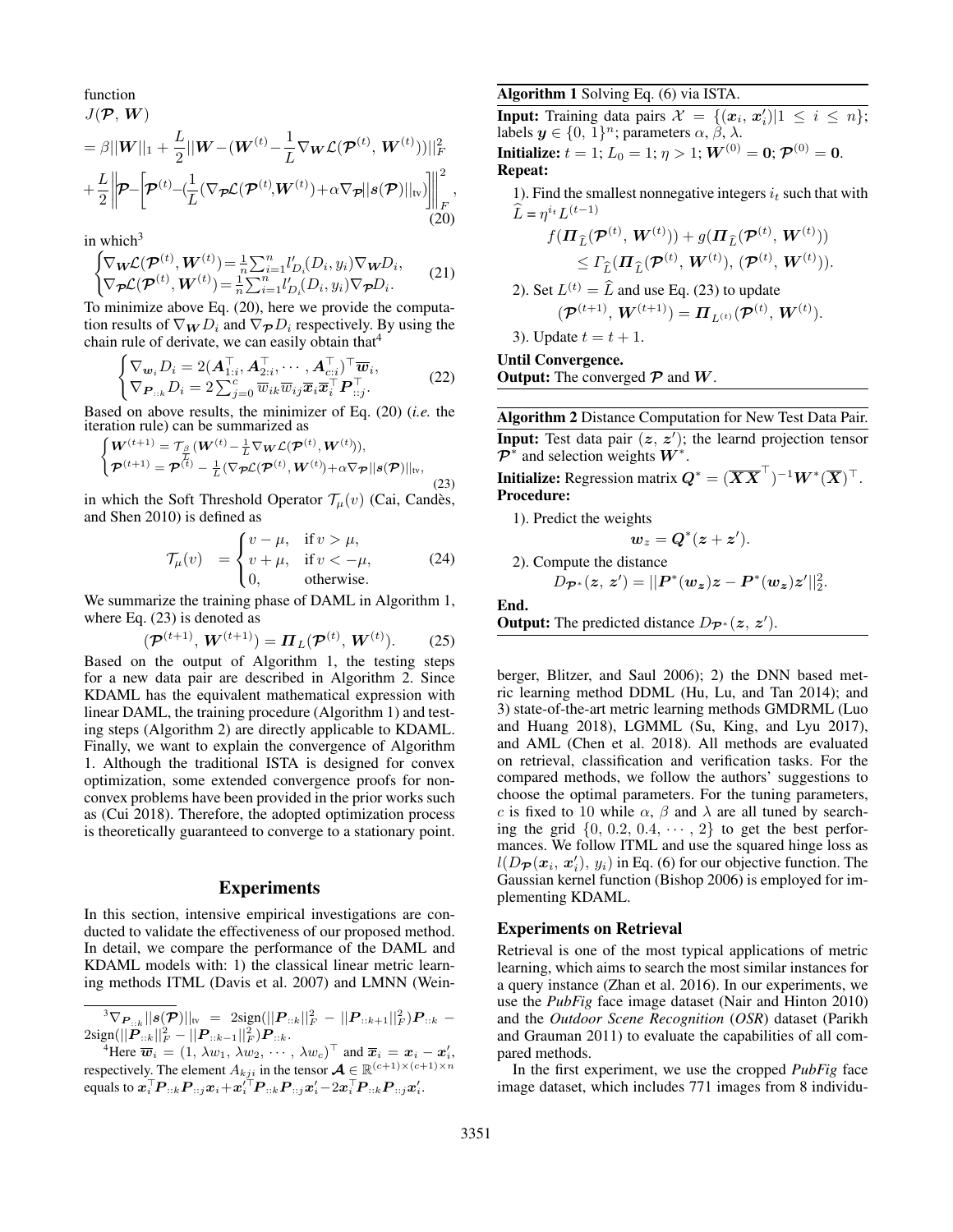

(a) Results of 5 nearest neighbors when we query an image on Pubfig dataset. For each queried image, the first row shows the results of LGMML, and the second is the results of our method.



(b) Results of 5 nearest neighbors when we query an image on OSR dataset. For each queried image, the first row shows the results of LGMML, and the second is the results of our method.

Figure 3: Results of 5 nearest neighbors on *PubFig* and *OSR* datasets for image retrieval. The green box means that the retrieval result is correct, and the red box denotes that the retrieval result is incorrect.

Table 1: The classification error rates (%) of the top 5 retrieval results predicted by all methods on the *PubFig* and *OSR* datasets. The best result in each dataset is in bold. Notation "•" indicates that DAML and KDAML are significantly better than the best baseline method.

| Datasets   | 'TML | MNN | <b>GMDRML</b> | <b>DDML</b> | .GMML | AML | DAML. | KDAML                                                                                                                                   | t-test |
|------------|------|-----|---------------|-------------|-------|-----|-------|-----------------------------------------------------------------------------------------------------------------------------------------|--------|
| PubFig     |      |     |               |             |       |     |       | $13.89 \pm 0.12$ $13.65 \pm 0.05$ $13.22 \pm 0.34$ $13.23 \pm 0.07$ $13.15 \pm 0.14$ $13.89 \pm 0.11$ $12.95 \pm 0.09$ $12.89 \pm 0.11$ |        |
| <b>OSR</b> |      |     |               |             |       |     |       | $24.59 + 0.11$ $24.68 + 0.13$ $23.51 + 0.24$ $23.61 + 0.17$ $24.39 + 0.14$ $24.32 + 0.21$ $23.41 + 0.12$ $23.18 + 0.22$                 |        |

als. We follow the experimental setting in (Luo and Huang 2018) and use a 512-dimensional Dense Scale Invariant Feature Transform (DSIFT) features (Cheung and Hamarneh 2009) to represent each image. This experiment is run 5 times, where 30 images per person are randomly selected each time as the training data. Fig. 3(a) shows the retrieval results of two queries, and the average classification error rates of top 5 retrieval results are presented in Tab. 1. It can be seen that our proposed DAML and KDAML achieve the lowest error rates, *i.e.,* 12.95% and 12.89%, respectively. Moreover, the DNN based method DDML and local method LGMML also yield good performances, but they are still slightly worse than our DAML and KDAML models are revealed in Tab. 1.

The second experiment is performed on the *OSR* dataset. It includes 2688 images from 8 scene categories, which are described by the high-level attribute features (Huo, Nie, and Huang 2016). We also use 30 images for each category as training data, and the other images are used as test data. We repeat this procedure 5 times and use the average error rate to evaluate all methods in Tab. 1. It can be found that our methods DAML and KDAML still obtain the best results 23.41% and 23.18% among all comparators. Fig. 3(b) shows the retrieval results of two queries, and it is clear that our method learns a better distance metric than the traditional Mahalanobis distance. Notably, we find that it is quite difficult to distinguish "mountain" and "tall-building" when their images contain blue sky background. Therefore, LGMML fails to consistently return the correct results (see the first row), while our method can still render the satisfactory results. We also perform the t-test (significance level 0.05) to validates the superiority of our method to the best baseline.

### Experiments on Classification

To evaluate the performances of various compared methods on classification task, we follow the existing work (Ye et al. 2017) and adopt the k-NN classifier  $(k = 5)$  based on the learned metrics to investigate the classification error rates of various methods. The datasets are from the well-known UCI repository (Asuncion and Newman 2007), which include *MNIST, Autompg*, *Sonar*, *Australia*, *Balance*, *Isolet*, and *Letters*. We compare all methods over 20 random trials. In each trial, 80% of examples are randomly selected as the training examples, and the rest are used for testing. By following the recommendation in (Zadeh, Hosseini, and Sra 2016), the training pairs are generated by randomly picking up  $1000c(c - 1)$  pairs among the training examples. The average classification error rates of compared methods are showed in Tab. 2, and we find that DAML and KDAML obtain the best results. It can be noted that KDAML is generally better than DAML, as the kernel mapping improves the non-linear ability of our model.

Among the compared methods, it can be noticed that the main difference between ITML and our DAML is the form of their projection matrices, in which ITML employs single fixed projection matrix while our DAML utilizes multiple candidate matrices to generate the data-adaptive projection matrices. From the experimental results in Tab. 2), we can clearly observe that DAML is able to obtain significantly better performances than ITML, and therefore the proposed data-adaptive projection matrix is indeed useful to enhance the accuracy of the learned metric.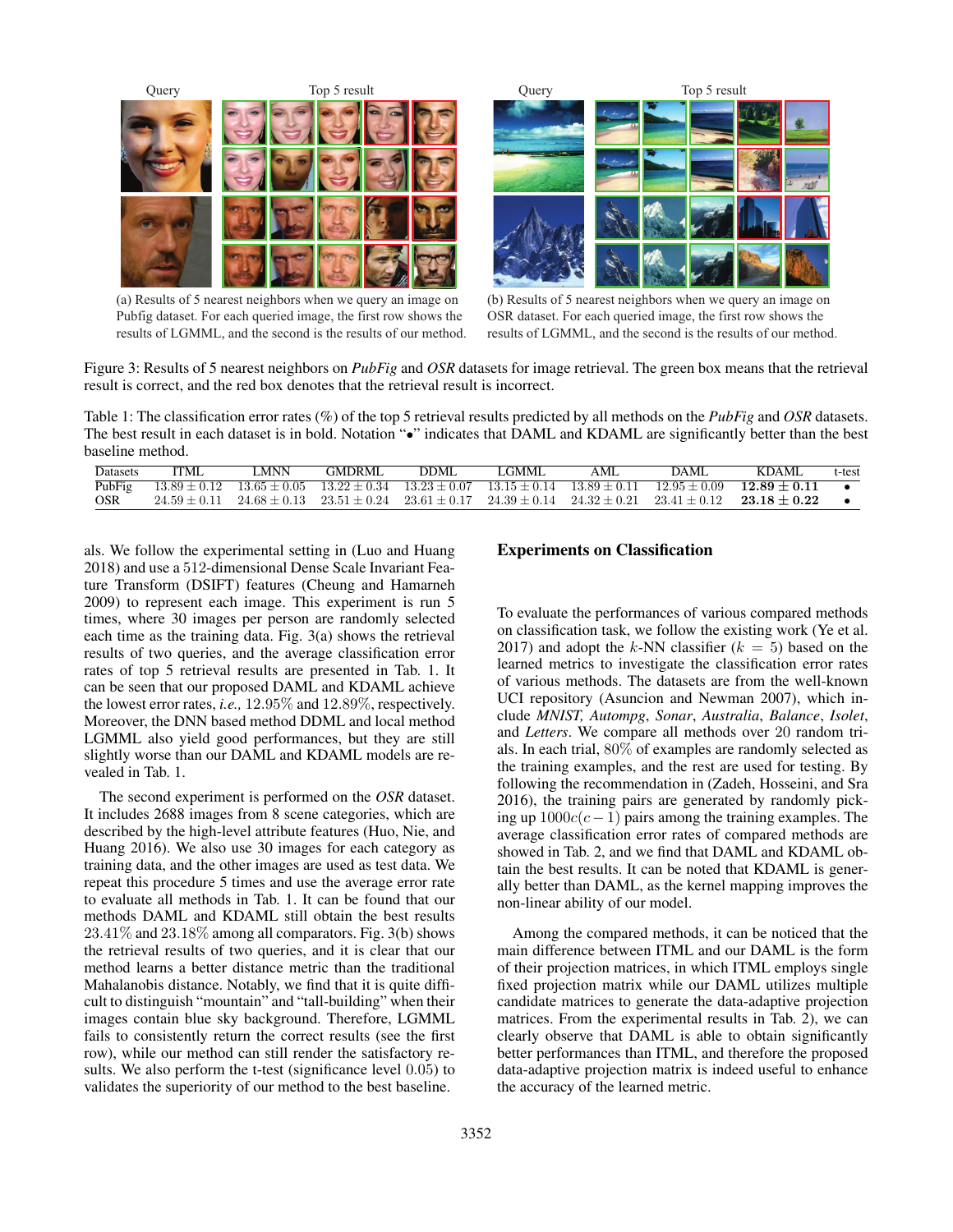Table 2: The classification error rates (%) of all methods on the *MNIST, Autompg*, *Sonar*, *German-Credit*, *Balance*, *Isolet* and *Letters* datasets. The best result in each dataset is in bold. Notation "•" indicates that DAML and KDAML are significantly better than the best baseline method.

| Datasets                                                                           | <b>ITML</b>                  | <b>LMNN</b>                                                                                                                                          | <b>GMDRML</b>    | <b>DDML</b>                                                                                                                                                 | LGMML                                                                                                                                                         | AML                                                                         | <b>DAML</b>      | <b>KDAML</b>                                                                                                                                               | t-test    |
|------------------------------------------------------------------------------------|------------------------------|------------------------------------------------------------------------------------------------------------------------------------------------------|------------------|-------------------------------------------------------------------------------------------------------------------------------------------------------------|---------------------------------------------------------------------------------------------------------------------------------------------------------------|-----------------------------------------------------------------------------|------------------|------------------------------------------------------------------------------------------------------------------------------------------------------------|-----------|
| <b>MNIST</b>                                                                       | $14.31 \pm 2.32$             | $17.46 \pm 5.32$                                                                                                                                     | $12.21 \pm 0.82$ | $11.56 \pm 0.07$                                                                                                                                            | $12.19 \pm 0.14$                                                                                                                                              | $11.52 \pm 0.27$                                                            | $11.34 \pm 0.12$ | $11.12 \pm 0.21$                                                                                                                                           | $\bullet$ |
| Autompg                                                                            | $26.62 \pm 3.21$             | $25.92 \pm 3.32$                                                                                                                                     | $24.32 + 2.71$   | $23.95 \pm 1.52$                                                                                                                                            | $23.56 \pm 1.41$                                                                                                                                              | $25.31 \pm 3.22$                                                            | $23.95 \pm 5.21$ | $21.45 \pm 1.21$                                                                                                                                           | $\bullet$ |
| Sonar                                                                              | $17.02 \pm 3.52$             | $16.04 \pm 5.31$                                                                                                                                     | $17.12 \pm 5.64$ | $15.31 \pm 2.56$                                                                                                                                            | $21.35 \pm 4.01$                                                                                                                                              | $16.53 \pm 3.51$                                                            | $15.64 \pm 1.64$ | $15.55 \pm 3.65$                                                                                                                                           |           |
| Australia                                                                          | $17.52 \pm 2.13$             | $15.51 \pm 2.53$                                                                                                                                     | $14.12 \pm 2.04$ | $15.12 \pm 5.23$                                                                                                                                            | $18.35 \pm 1.84$                                                                                                                                              | $12.95 \pm 2.27$                                                            | $13.17 \pm 1.97$ | $13.11 \pm 2.01$                                                                                                                                           | $\bullet$ |
| <b>Balance</b>                                                                     | $9.31 \pm 2.21$              | $9.93 \pm 1.62$                                                                                                                                      | $6.56 \pm 2.14$  | $8.12 \pm 1.97$                                                                                                                                             | $7.36 \pm 2.14$                                                                                                                                               | $7.98 \pm 2.11$                                                             | $6.21 \pm 0.12$  | $6.15 \pm 0.17$                                                                                                                                            | $\bullet$ |
| IsoLet                                                                             | $9.23 \pm 1.12$              | $3.23 \pm 1.23$                                                                                                                                      | $3.12 \pm 0.34$  | $2.68 \pm 0.71$                                                                                                                                             | $3.91 \pm 1.14$                                                                                                                                               | $2.91 \pm 2.17$                                                             | $2.98 \pm 1.15$  | $2.79 \pm 1.32$                                                                                                                                            |           |
| Letters                                                                            | $6.24 \pm 0.23$              | $4.21 \pm 2.05$                                                                                                                                      | $3.54 \pm 1.22$  | $5.14 \pm 1.04$                                                                                                                                             | $4.56 \pm 2.45$                                                                                                                                               | $3.22 \pm 1.23$                                                             | $3.11 \pm 1.05$  | $3.01 \pm 1.23$                                                                                                                                            | $\bullet$ |
| (TPR)<br>$\begin{bmatrix} \mathbf{R} & 0.8 \\ 0.6 \end{bmatrix}$<br>Positive<br>pp | $(1)$ . PubFig<br>0.2<br>0.4 | ITML 0.67897<br>LMNN 0.72725<br><b>GMDRML 0.7532</b><br>DDML 0.86222<br>· LGMML 0.87537<br>AML 0.90116<br>DAML 0.90746<br>KDAML 0.9242<br>0.8<br>0.6 | (TPR)            | $\begin{bmatrix} 1 & 0.8 \\ 0.6 & 0.6 \end{bmatrix}$<br>$\begin{array}{c}\n\mathbf{Q} \\ \mathbf{Q} \\ \mathbf{Q} \\ 0.2\n\end{array}$<br>eni<br>0.2<br>0.4 | $(2)$ . LFW<br>ITML 0.61852<br>LMNN 0.63748<br>GMDRML 0.65762<br>DDML 0.86406<br>LGMML 0.84448<br>AML 0.80242<br>- DAML 0.87824<br>KDAML 0.8911<br>0.8<br>0.6 | (TPR)<br>$\overset{\text{de}}{\mathbf{R}}$ $_{0.6}^{0.8}$<br>Positive<br>en | 0.2<br>0.4       | $(3)$ . MVS<br>ITML 0.56865<br>LMNN 0.60049<br>GMDRML 0.6191<br>DDML 0.65785<br>LGMML 0.7022<br>AML 0.71717<br>DAML 0.75373<br>KDAML 0.76998<br>0.8<br>0.6 |           |

Figure 4: ROC curves of different methods on (a) *PubFig*, (b) *LFW* and (c) *MVS* datasets. AUC values are presented in the Legends.

0 0.2 0.4 0.6 0.8 1 False Positive Rate (FPR)

## Experiments on Verification

0 0.2 0.4 0.6 0.8 1 False Positive Rate (FPR)

We use two face datasets and one image matching dataset to evaluate the capabilities of all compared methods on image verification. For the *PubFig* face dataset (as described before), the first 80% data pairs are selected for training and the rest are used for testing. Similar experiments are performed on the *LFW* face dataset (Huo, Nie, and Huang 2016) which includes 13233 unconstrained face images of 5749 individuals. The image matching dataset *MVS* (Brown, Hua, and Winder 2011) consists of over  $3 \times 10^4$  gray-scale images sampled from 3D reconstructions of the Statue of Liberty (LY), Notre Dame (ND) and Half Dome in Yosemite (YO). By following the settings in (Zagoruyko and Komodakis 2015), LY and ND are put together to form a training set with over  $10^5$  image patch pairs, and  $10^4$  patch pairs in YO are used for testing. The adopted features are extracted by DSIFT (Cheung and Hamarneh 2009) and Siamese-CNN (Zagoruyko and Komodakis 2015) for face datasets (*i.e. PubFig* and *LFW*) and image patch dataset (*i.e. MVC*), respectively. We plot the Receiver Operator Characteristic (ROC) curve by changing the thresholds of different distance metrics. Then the values of Area Under Curve (AUC) are calculated to quantitatively evaluate the performances of all comparators. From the ROC curves and AUC values in Fig. 4, it is clear to see that DAML and KDAML consistently outperform other methods.

## **Conclusion**

In this paper, we propose a metric learning framework named Data-Adaptive Metric Learning (DAML), which generalizes the single global projection matrix of traditional Mahalanobis distance to a local data-adaptive form. The proposed projection matrix is combined by a series of weighted candidate matrices for a specific data pair, in which the  $l_1$ norm is employed to sparsely select a small subset of candidates to form the suitable combination. Meanwhile, a TV regularizer is utilized to align the produced scales of candidates so that the over-fitting caused by the arbitrary scale variations can be avoided. Furthermore, we show that such a linear data-adaptive metric can be easily kernelized to handle the non-linear cases. The experimental results on various tasks show that the proposed DAML is able to flexibly discover the local data property and acquire more reliable and precise metric than the state-of-the-art metric learning methods. Since the proposed DAML framework is general in nature, it is promising to apply DAML to more manifold and DNN based metric learning models for the future works.

0 0.2 0.4 0.6 0.8 1 False Positive Rate (FPR)

## Acknowledgments

The authors would like to thank the anonymous reviewers for their critical and constructive comments and suggestions. This work was supported by the National Science Fund (NSF) of China under Grant Nos. U1713208, 61472187 and 61602246, Program for Changjiang Scholars, NSF of Jiangsu Province (No: BK20171430), the Fundamental Research Funds for the Central Universities (No: 30918011319), the "Summit of the Six Top Talents" Program (No: DZXX-027), the "CAST Lift Program for Young Talents", and the "Outstanding PhD of NJUST" Program (No: AE88902).

## References

Asuncion, A., and Newman, D. 2007. Uci machine learning repository.

Bishop, C. M. 2006. *Pattern Recognition and Machine Learning*. springer.

Bohné, J.; Ying, Y.; Gentric, S.; and Pontil, M. 2014. Large margin local metric learning. In *ECCV*, 679–694. Springer.